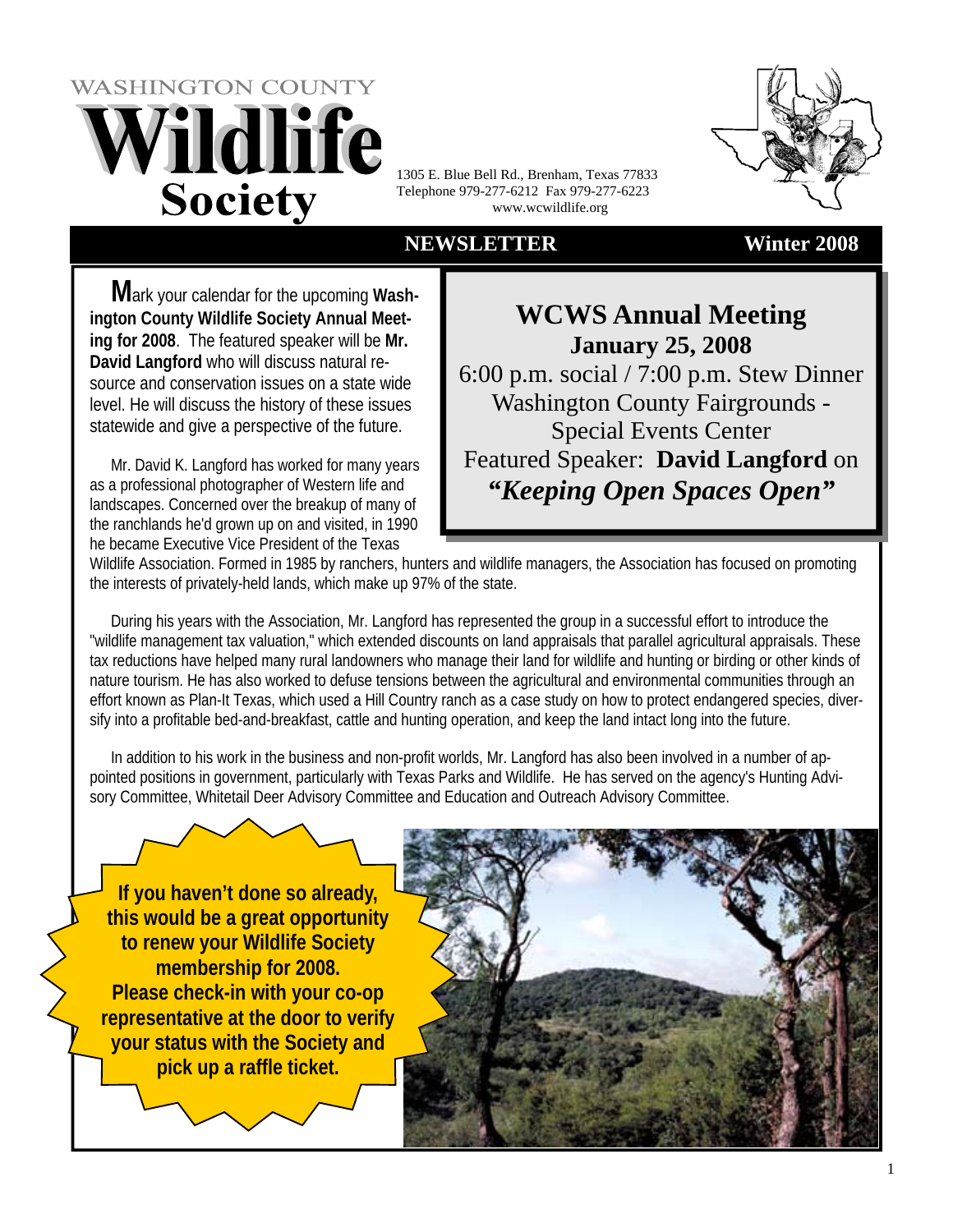# **WASHINGTON COUNTY ildlife Society**

### *OFFICERS:*

Sara Byman, Society President, (979), 830-8555 Russell Borgstedte, Society Vice President, (936) 878-9933 Richard Thames, Society Treasurer, (979) 278-3053 Monterey White, Society Secretary, (979) 836-3418

### *WMA DIRECTORS:*

**Greenvine WMA** 

Sara Byman, Director, (979) 830-8555, melodyhillranch@earthlink.net Weldon Moeller, Vice-Director, (979) 836-5870

### **Sun Oil Field WMA**

Gil Janner, Director, (979) 251-7134 Mike Busby, Vice-Director, (979) 836-5233

**Rocky Creek WMA**  Bill Kenisell, Director, (713) 446-2142, wkenisell@hotmail.com Waldo Nienstedt, Vice Director, (979) 289-2393

### **Post Oak WMA**

Russell Borgstedte, Director, (936) 878-9933, russborgstedte@earthlink.net Tommy Holle, Vice-Director, (936) 878-2774

### **Sandtown WMA**

Jennifer Mohr, Director, (979) 278-3394, mohr@industryinet.com Richard Thames, Vice-Director, (979) 278-3053, rbthames@industryinet.com

**Mt. Vernon WMA**  Greg Schomburg, Director, (979) 836-2568

### **New Years Creek WMA**

Monterey White, Director, (979) 836-3418, whiteoakfarm@att.net

Dave Redden, Vice-Director, (936) 878-1988, dredden@mssblue.net

### *RESOURCE CONTACTS:*

Larry Pierce, County Extension Agent-Agriculture/ Natural Resources, (979) 277-6212, lw-pierce@tamu.edu

Robert Lehmann, Texas Parks and Wildlife Department – Environmental Specialist, (979) 277-6297, robertl@alpha1.net

Ann Thames, WCWS Office Secretary (979) 203-3455, semahta@yahoo.com

# **President's Remarks**

Dear Fellow Wildlife Society Members:

**I** have thoroughly enjoyed serving this past year as the President of the Washington County Wildlife Society. Many of you have become new friends through our mutual interest in nature and wildlife. My thanks to the WCWS Board members who worked very well together this year with several common goals - one being the desire to bring you the best programs possible. Your feedback confirmed that the two 2007 General Meeting topics were great, as well as the food. A highlight of this



year occurred in May, when I had the privilege of working with a group of like-minded organizations to plan and present a special program on Rainbow Soil with a fresh and interesting perspective on what goes on underneath the surface of the soil.

I have happily accepted the role of President of WCWS for 2008 and vow to continue the quest to bring you informative and interesting programs so we can all learn to take care of our land and wildlife together. Planning is underway to bring you another 'joint effort' program in April that will be open to the whole community. I want to thank WCWS members who have agreed to join me in serving as 2008 Directors and Vice-Directors of their respective Wildlife Coops, as well as those taking committee positions. I am looking forward to working with this great group of wildlife enthusiasts in 2008.

*Sara Byman* 

WCWS President, 2008

# **Happy New Year!**

**2**008 is here - a fresh New Year. Have you made any resolutions? How about resolving to make your property more wildlife friendly this  $\blacktriangle$ year? There is no greater goal than to learn better land management  $\blacktriangle$ practices so that existing wildlife can flourish on our respective proper- $\blacklozenge$ ties in Washington County. Make a resolution to attend your Washing- $\blacktriangle$ ton County Wildlife Society General Meetings held in January and August each year and enjoy programs chosen specifically to enlighten all  $\blacklozenge$ of us in our wildlife management endeavors. As we continue to lose  $\blacktriangle$ wildlife habitat, it is more imperative than ever before that we learn to  $\blacktriangle$ preserve our wildlife by maximizing the habitat we have left. These ♦ meetings are a great place to meet your neighbors, have a great meal and learn. Start thinking now of a neighbor you can ask to attend the January 25<sup>th</sup> General Meeting with you. We hope to see you there!

44444444444444444

 $\blacklozenge$  $\blacklozenge$ 

 $\blacklozenge$  $\blacklozenge$ 

 $\rightarrow$ 

 $\blacklozenge$  $\blacklozenge$ 

 $\blacklozenge$ 

 $\blacklozenge$  $\blacktriangleright$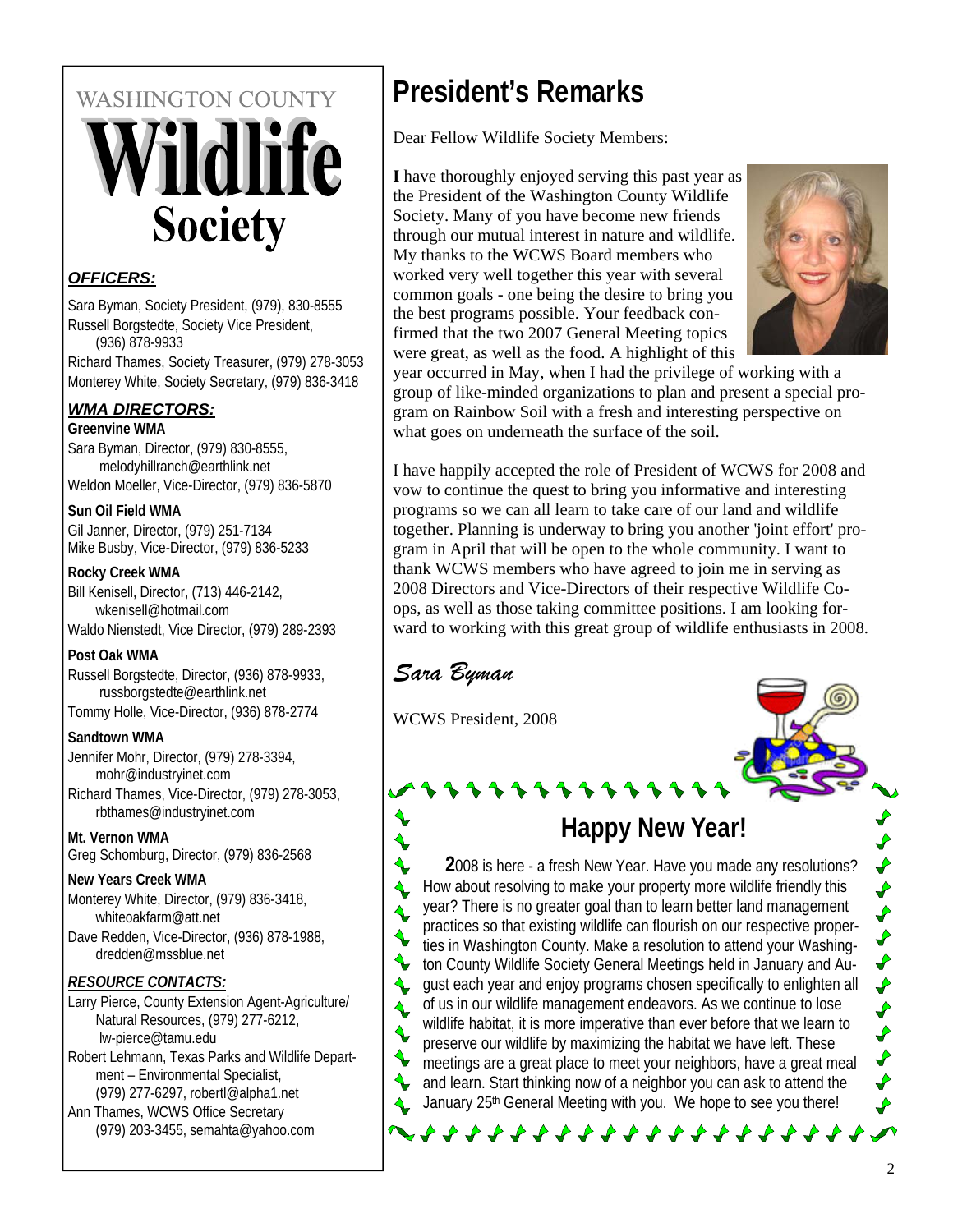### **Youth Firearm Safety and Shooting Event**

**T**he Washington County Wildlife Society and the Washington County Peace Officers Association along with Texas Parks and Wildlife hosted their annual youth firearms safety and shooting event. Local high school students involved in wildlife and agriculture classes in Brenham, Burton, Lexington and Snook were invited to come out for a fun, safe, hands-on educational opportunity.

The event took place at Nail's Creek Park and was produced by surrounding State Biologists, Game Wardens, Washington County Peace Officers, and Washington County Wildlife Society volunteers. The objective of the event was to educate students about hunter ethics and safety and give them the opportunity to shoot different types of firearms and bows. The students were placed in small groups and rotated through eight stations where they received one-on-one instruction from trained personnel. Some of the stations included: hunter ethics and safety trail, archery, shotgun, 22 pistol, 22 rifle, black powder rifle, and center-fire rifle. The students enjoyed a picnic lunch provided by the Washington County Wildlife Society and many won door prizes. The event was a lot of fun and is a great venue for the Washington County Peace officers and others to spend time with our young adults; it has become established as an annual event so anyone interested in helping next year please volunteer.

Additional thanks are credited to Lee County Wildlife Association, Sheriff JW Jankowski and the Sportsman's Warehouse in Round Rock for their support and supplies. Special thanks to the Rocky Mountain Elk Foundation for providing a grant to purchase equipment which allow our local youth to gain knowledge that will help them enjoy the outdoors safely and ethically in years to come.





## **GREAT BACKYARD BIRD COUNT IS GREAT OPPORTUNITY TO CONNECT WITH NATURE**

*In February, volunteers throughout the U.S. and Canada are invited to "Count for Fun, Count for the Future!"*



Golden-fronted Woodpecker. Photo by 2007 GBBC participant Linda Alley, TX

**M**illions of novice and accomplished bird watchers can make their fasci-赤 nation with nature add up for science and for the future during the 11th 赤 annual Great Backyard Bird Count, led by Audubon and the Cornell Lab 赤 of Ornithology. During "Presidents' Day" weekend, February 15–18, 六 木 2008, anyone can count birds from wherever they are and enter their 本 tallies online at www.birdcount.org. These reports create an exciting real-木 time picture of where the birds are across the continent and contribute 本 valuable information for science and conservation. )<br>本

For more information on how to participate, including identification tips, photos, bird sounds, maps, and information on over 500 bird species, visit www.birdcount.org.

木 本 木 小 木 赤 木

赤 .<br>Ж 本 .<br>Ж 赤